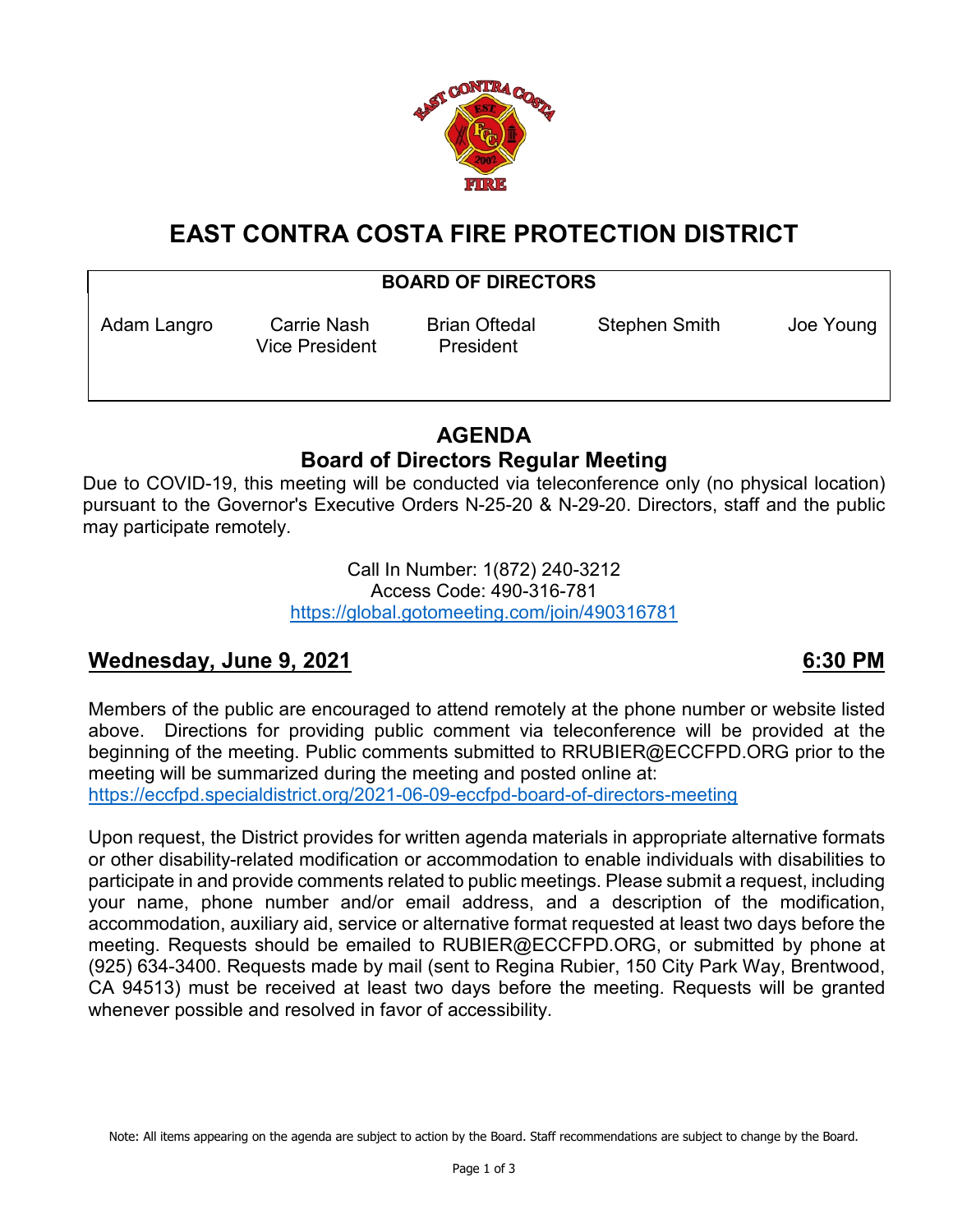## 1. Call to Order

- 2. Pledge of Allegiance
- 3. Roll Call

#### 4. Public Comment

Members of the public may address subject matters pertaining to District business listed on the Consent Calendar, Closed Session, Future Agenda Items, or items not listed on the agenda. Public comments by each individual speaker shall be limited to three minutes. While the District encourages your comments, State law prevents the Board from discussing items that are not set forth on this meeting agenda. The Board and staff take your comments very seriously and, if appropriate, will follow up on them.

5. Report Out from May 12, 2021 Closed Session

#### 6. Consent Calendar

Members of the Board may request that an item under the Consent Calendar be considered separately.

- 6.a. Approve Minutes from May 12, 2021 Board Meeting [May 12 2021 Board of Directors Regular Meeting Minutes.pdf](https://legistarweb-production.s3.amazonaws.com/uploads/attachment/pdf/957192/May_12_2021_Board_of_Directors_Regular_Meeting_Minutes.pdf)
- 6.b. Authorize Execution of Agreement with City of Brentwood for Information Technology Services Staff Report and Resolution - [IT Services with City of Brentwood 2021-22.pdf](https://legistarweb-production.s3.amazonaws.com/uploads/attachment/pdf/949794/Staff_Report_and_Resolution_-_IT_Services_with_City_of_Brentwood_2021-22.pdf)
- 6.c. Authorize Amendments to Lease of Office Space City in Brentwood City Hall Staff Report and Resolution - [City of Brentwood Lease Amendment.pdf](https://legistarweb-production.s3.amazonaws.com/uploads/attachment/pdf/949795/Staff_Report_and_Resolution_-_City_of_Brentwood_Lease_Amendment.pdf)
- 6.d. Approve Amador Contract with CalFire Staff Report and Resolution - [Cal Fire Contract FY 2021-22.pdf](https://legistarweb-production.s3.amazonaws.com/uploads/attachment/pdf/949791/Staff_Report_and_Resolution_-_Cal_Fire_Contract_FY_2021-22.pdf)

#### 7. New Business

- 7.a. Annual Investment Review of Other Post Employment Benefit and Pension Rate Stabilization Trust Funds [Staff Report - PARS Updated at End of FY 2020-21.pdf](https://legistarweb-production.s3.amazonaws.com/uploads/attachment/pdf/951992/Staff_Report_-__PARS_Updated_at_End_of_FY_2020-21.pdf) PARS Board Meeting - [East Contra Costa FPD.pdf](https://legistarweb-production.s3.amazonaws.com/uploads/attachment/pdf/949809/PARS_Board_Meeting_-_East_Contra_Costa_FPD.pdf)
- 7.b. Approve Preliminary Fiscal Year 2021-22 Operating, Prevention and Other Fund **Budgets** [FY 21-22 Preliminary Operating Budget.pdf](https://legistarweb-production.s3.amazonaws.com/uploads/attachment/pdf/952107/FY_21-22_Preliminary_Operating_Budget.pdf) [FY 2021-22 Preliminary Prevention Budget.pdf](https://legistarweb-production.s3.amazonaws.com/uploads/attachment/pdf/949815/FY_2021-22_Preliminary_Prevention_Budget.pdf) Staff Report and Reso - [Preliminary Operating Prevention and Other Funds Budget FY](https://legistarweb-production.s3.amazonaws.com/uploads/attachment/pdf/953784/Staff_Report_and_Reso_-_Preliminary_Operating_Prevention_and_Other_Funds_Budget_FY_2021-22.pdf)  [2021-22.pdf](https://legistarweb-production.s3.amazonaws.com/uploads/attachment/pdf/953784/Staff_Report_and_Reso_-_Preliminary_Operating_Prevention_and_Other_Funds_Budget_FY_2021-22.pdf)
- 7.c. Introduce and Waive First Reading of Ordinance No. 2021-02, Amending Ordinance Establishing Administrative Penalties for Violations of District Fire Code [Staff Report Introduce Amendments to Admin. Penalties Ordinance for Fire Code](https://legistarweb-production.s3.amazonaws.com/uploads/attachment/pdf/949808/Staff_Report_Introduce_Amendments_to_Admin._Penalties_Ordinance_for_Fire_Code_Violations.pdf)  [Violations.pdf](https://legistarweb-production.s3.amazonaws.com/uploads/attachment/pdf/949808/Staff_Report_Introduce_Amendments_to_Admin._Penalties_Ordinance_for_Fire_Code_Violations.pdf)

Note: All items appearing on the agenda are subject to action by the Board. Staff recommendations are subject to change by the Board.